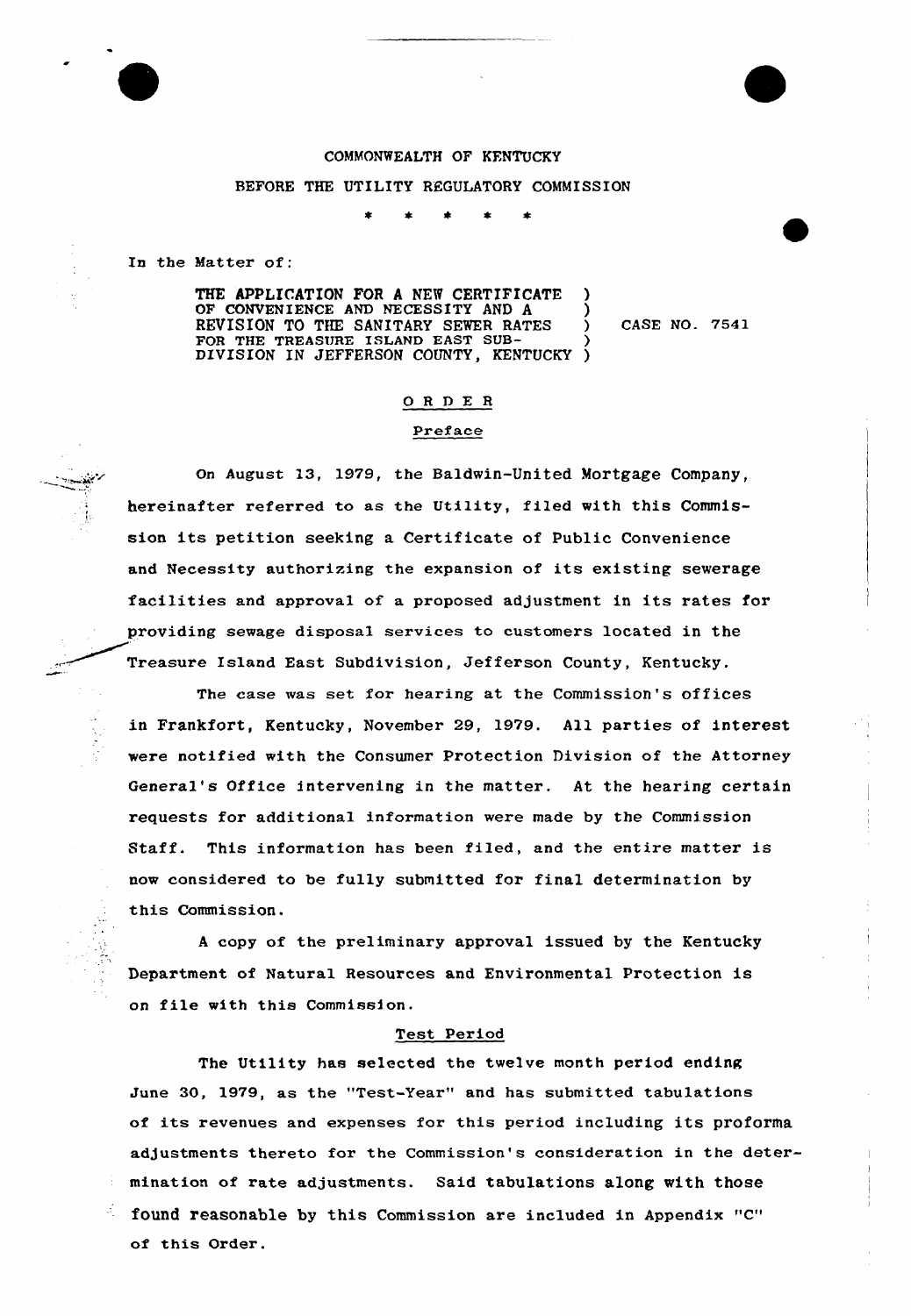# Rate Determination

While the Commission has traditionally considered the original cost of utility plant, the net investment, the capital structure and the cost of reproduction as a going concern, in determining fair, just, and reasonable rates; its experience in the establishment or adjustment of rates for sewage utilities has indicated that these valuation methods are not always appropriate. Sewage utilities are unique to the extent that the cost of facilities has usually been included in the cost of the individual lot. The owner and/or operator of the utility is, in many instances, the developer of the real estate and title may have changed hands prior to the effective date of Commission jurisdiction (January 1, 1975). Further, the Commission has found that the books, records and accounts of these operations are, for the most part, incomplete, so as to make impossible the fixing of rates on the above methods of valuation. The Commission is, therefore, of the opinion that the "Operating Ratio Method" $(1)$ should be utilized in rate-making determinations for sewage utilities although it is recognized that there may be instances where other methods or procedures could be more valid.

### Findings in This Matter

The Commission, after consideration of all the evidence of record and being advised, is of the opinion and finds:

1. That public convenience and necessity does not require construction of the proposed additions to the existing Treasure Island East Sewerage facilities locate in the Treasure Island East Subdivision, Jefferson County, Kentucky, as set forth in the Application.

2. That the construction project proposed by the Utility includes expansion of its existing 100,000 GPD sewage collection and treatment system to a capacity of 200,000 GPD to provide sewage disposal services for an additional 250 subdivision lots proposed for development in the Treasure Island East Subdivision. Further that the Utility's existing customer count and proforma projections do not indicate that the proposed construction is needed as of the date of this Order or the near future.

(1) Operating ratio is defined as the ratio of expenses, including taxes to gross revenues.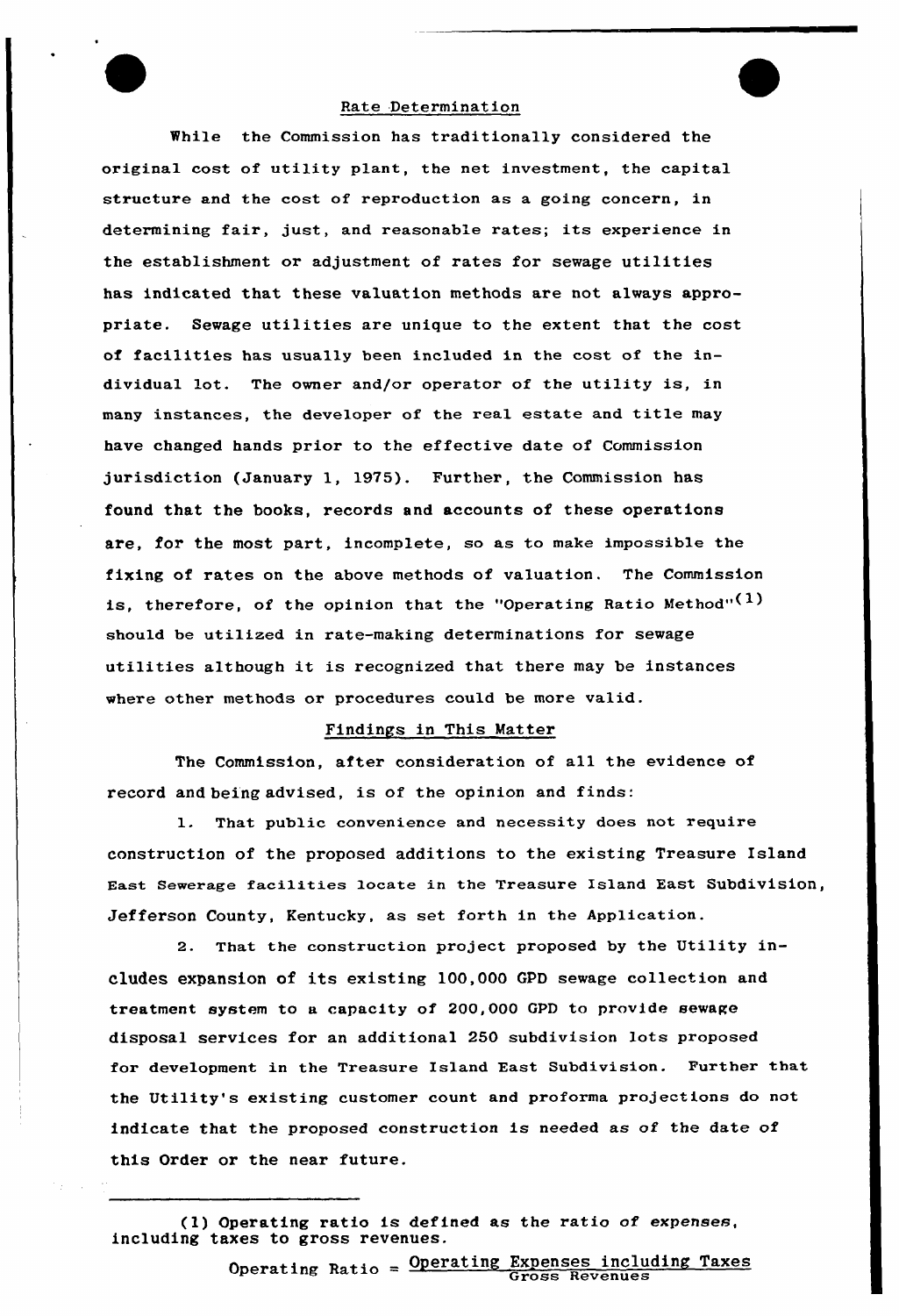3. That in this instance, the determination of rates and xevenue requirements should be based on the operating ratio method.

4. That the existing rate of the Utility produced total revenues of \$1,770 from an average of 25 customers receiving sewage disposal services during the test year. Further, that the Utility's expenses of \$6,787 for this period resulted in a test year deficit of \$5,017.

 $\mathbf{n}$ 

t.

 $\mathcal{L}^{\pm}$ 

¥1

 $\mathbf{r}$ 

 $\mathbf{r}$ 

 $\mathbf{r}$ 

 $\mathbf{r}$ 

 $\mathbf{h}$ 

٠ę.

 $\mathbf{t}$ 

 $\mathbf d$ 

 $\overline{a}$ 

 $\mathbb{Z}$ 

 $\cdot$ 

 $\blacktriangleleft$ 

 $\mathbf{a}$ 

t.

 $\overline{\mathbf{3}}$ 

 $\mathbf{R}$ 

 $\mathbf{H}$ 

5. That the rates as prescribed and set forth in Appendix "A", attached hereto and made a part hereof, should produce gross annual revenues of \$33,000 from 250 customers and are the fair, just, and reasonable rates to be charged for sewage services rendered by the Utility to customers located in its service area.

6. That the rates proposed by the Utility are unfaix, unjust, and unreasonable in that they could produce revenues in excess of those found reasonable hexein and should be denied.

7. That an operating ratio of approximately .88 will result from the revenues produced and should provide a reasonable return margin<2) in this instance.

8, That while traditionally depreciation on contributed pxoperty for rate-making purposes has been allowed, it has not been a matter of great significance in past years. The value of contributed propexty in currently operating water and sewage utilities, however, is frequently more than the value of investor financed property. Further, it is common practice for a builder or developer to construct water and sewage facilities that add to the value and salability of his subdivision lots and to expense this investment cost in the sale price of these lots or, as an alternative, to donate these facilities to a utility company.

It is also recognized that many residential and commercial developments in metropolitan areas are served by privately-owned sewage systems, Further, that Federal guidelines will require the incorporation of these sewage systems into a regional comprehensive sewer district at such time as connecting trunk lines are made available. Further, that to permit the accumulation of a depreciation reserve on contributed property that is to be abandoned would not, in our opinion, be in the public interest.

<sup>(2)</sup> Return margin is the amount remaining for the payment of a return maight is the amount remaining for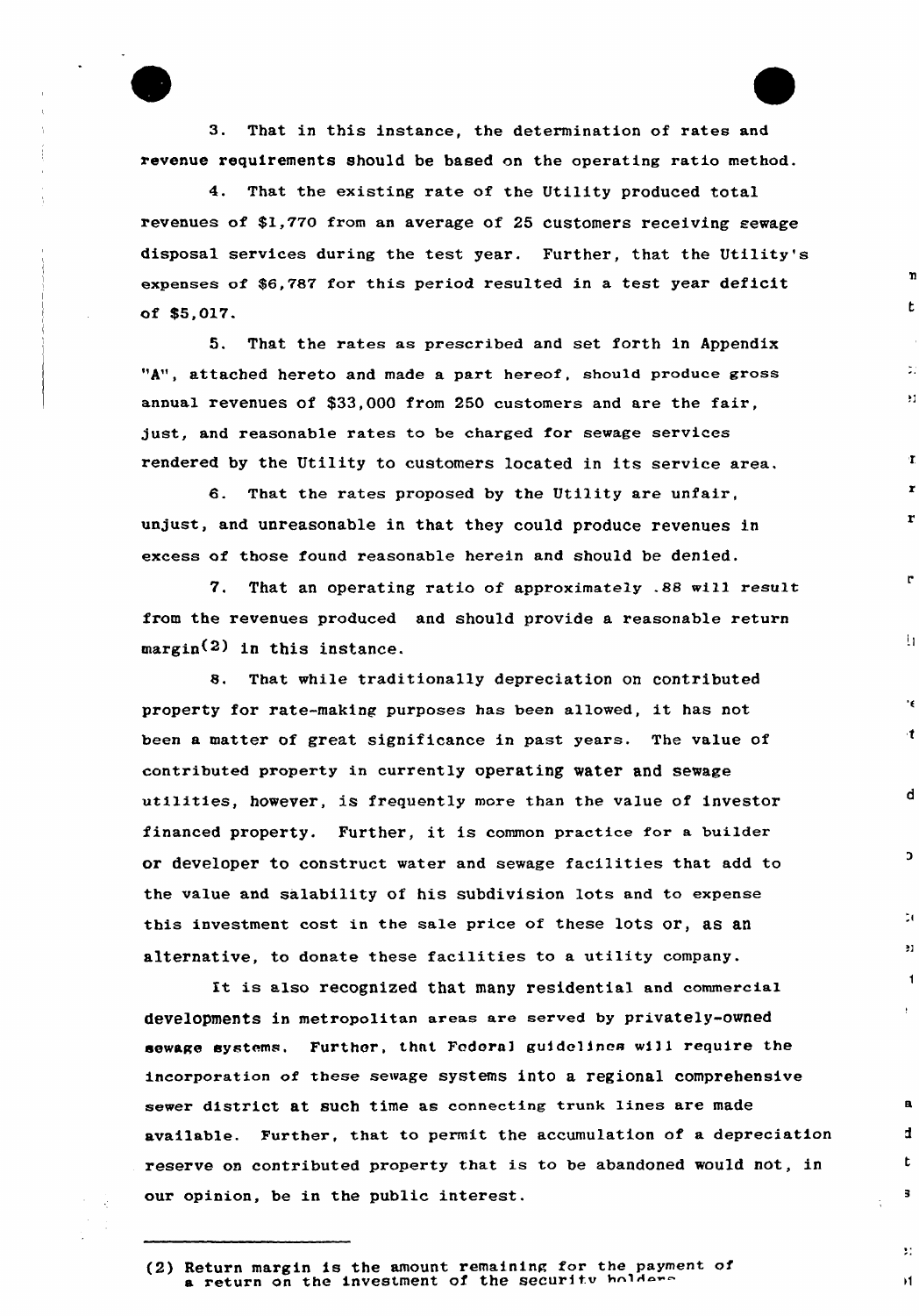The Commission is, therefore, of the opinion and finds that depreciation on contributed property for water and sewage utilities is not justified and should not be included in ratemaking determinations for these utilities. In support of this position and by way of substantiation, we make reference to the cases and decisions listed in Appendix "8", attached hereto and made a part hereof.

s

b

r.

ğ,

 $\geq$ 

 $\sim$   $\sim$ 

9. That the Commission, after consideration of the tabulations of test-year and projected revenues and expenses submitted by the Utility, concludes that said revenues, expenses and proforma adjustments thereto can be summarized as shown in Appendix "C", attached hereto and made a part hereof. On the basis of the said Appendix "C" tabulation the Commission further concludes that annual revenues in the amount of \$33,000 are necessary and will permit the Utility to meet its reasonable expenses for providing sewage collection and disposal services for its customers.

### Orders in This Natter

The Commission, on the basis of the matters hereinbefore set forth and the evidentiary record in this case:

HEREBY ORDERS that the Utility be and it is hereby denied a Certificate of Public Convenience and Necessity to construct the proposed 100,000 GPD addition to the existing 100,000 GPD Treasure Island East Sewage collection and treatment system in Jefferson County, Kentucky, as set forth in the application.

IT IS FURTHER ORDERED that the rates prescribed and set forth in Appendix "A", attached hereto and made a part hereof be and they hereby are fixed as the fair, just, and reasonable rates of the Utility to be charged for services rendered on and after the date of this Order to customers located in the Meadow Creek Farm Subdivision, Jefferson County, Kentucky.

IT IS FURTHER ORDERED that the rates set forth in the Utility's petition be and the same are hereby denied.

وماليت لتدره فليس

IT IS FURTHER ORDERED that the Utility shall file with this Commission, within thirty (30) days of the date of this Order, its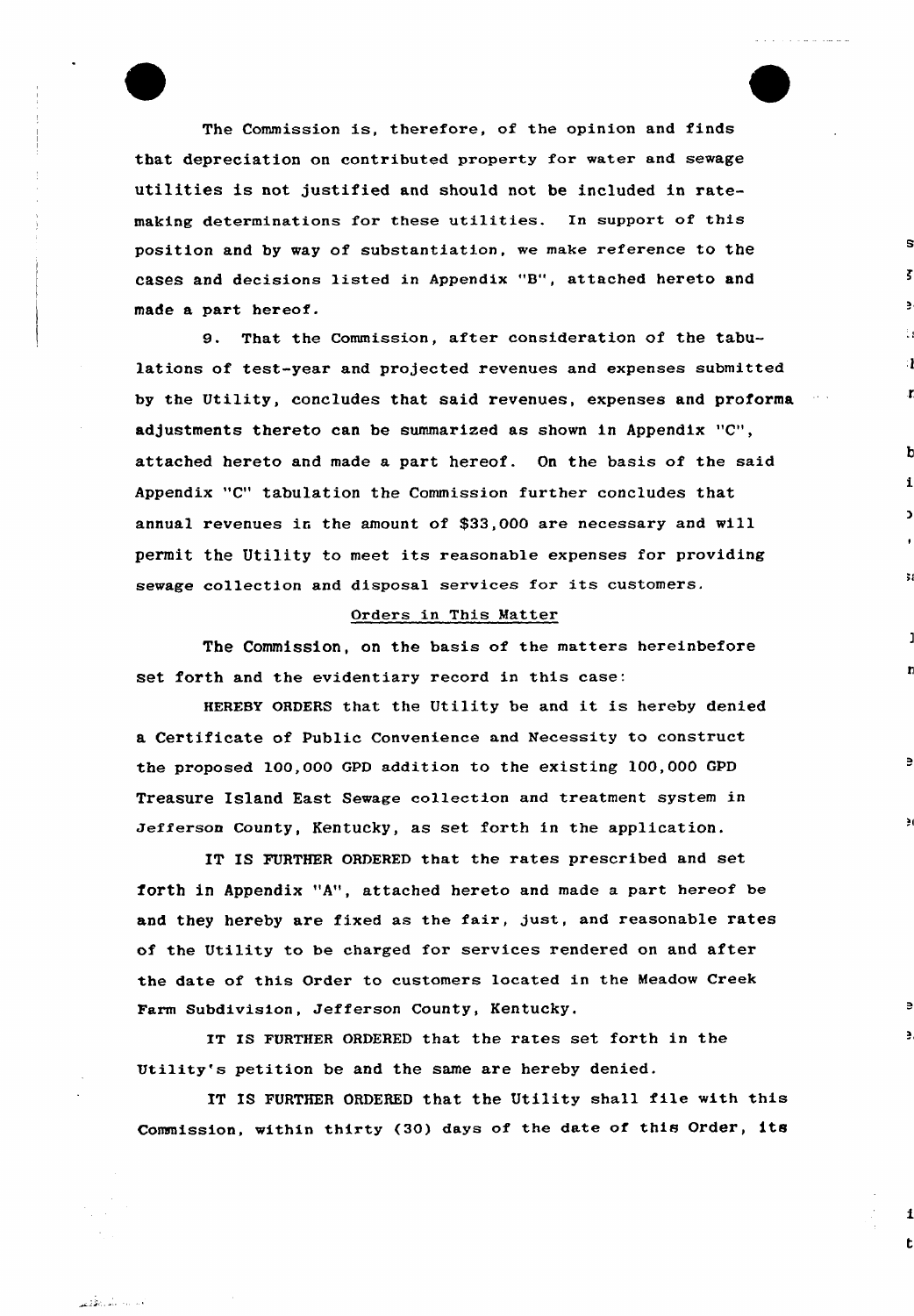revised tariff sheets setting forth the rates approved herein. Further, that a copy of the Utility's "Rules and Regulations" for providing sewage disposal services to its customers shall be filed with said tariff sheets.

> Done at Frankfort, Kentucky, this 3rd day of April, 1980. UTILITY REGULATORY COMMISSION

CHAIRMAN

Ums (1 cma  $\sim$ 

Bey Caker COMMISS

ATTEST:

SECRETARY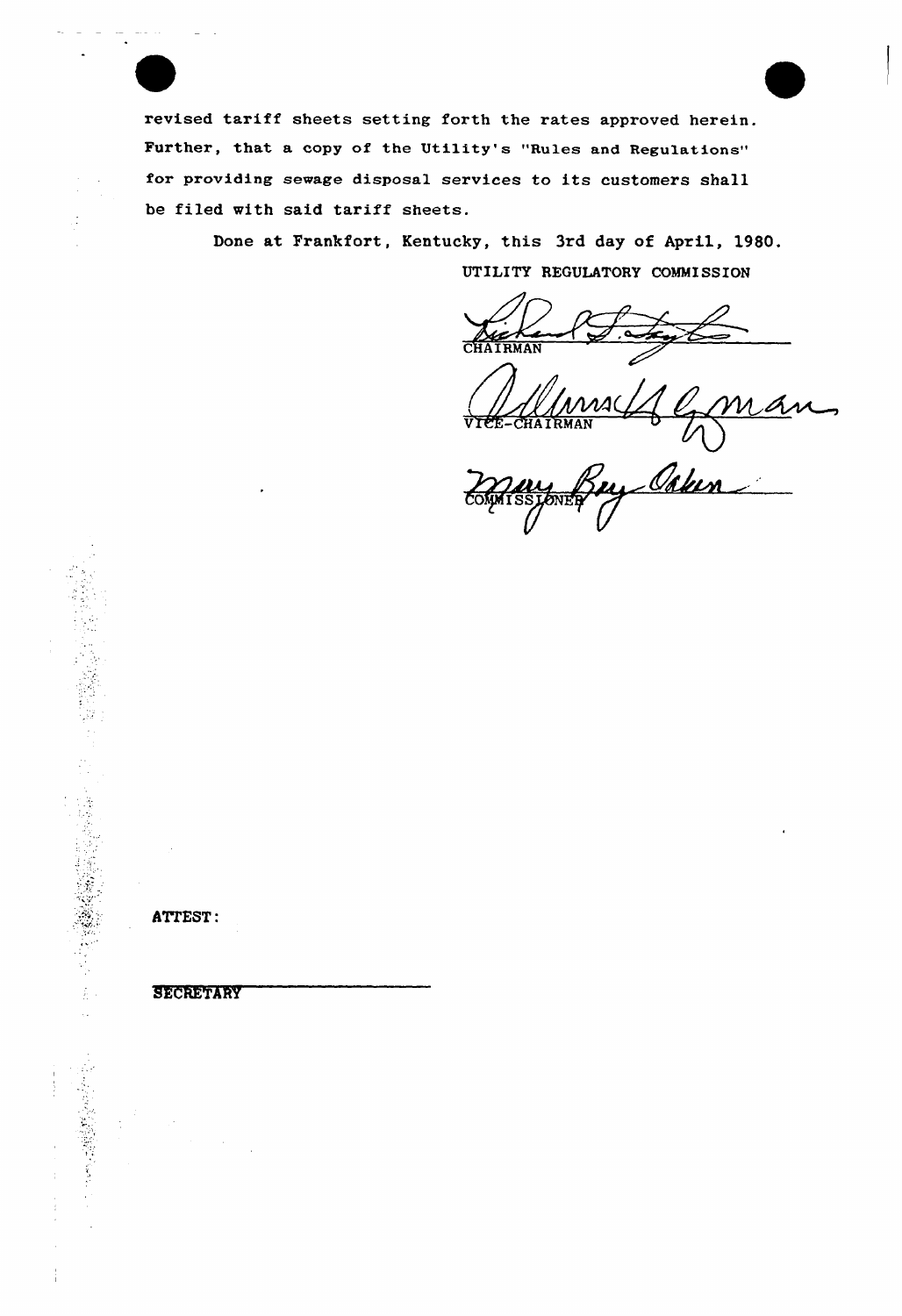

÷.

 $\overline{\phantom{a}}$ 

Ŷ  $\mathcal{O}_k$  $\boldsymbol{z}$  $\mathcal{L}^{\text{max}}(\mathcal{C})$  .  $\mathcal{L} \in \mathcal{L}$ 

 $\frac{1}{2} \frac{1}{2} \frac{1}{2}$ 

 $\sim$ 



### APPENDIX "A"

APPENDIX TO AN ORDER OF THE UTILITY REGULATORY COMMISSION IN CASE NO 7541 DATED April 3<sup>7</sup>, 1980

The following rates are prescribed for sewage services rendere by the Baldwin-United Mortgage Company to its customers located by the Baldwin-United Mortgage Company to its customers located within the area platted as the Treasure Island East Subdivision, in Jefferson County, Kentucky.

| Type of Service Provided |  |  |  | Monthly Rate |  |
|--------------------------|--|--|--|--------------|--|
|                          |  |  |  |              |  |

Single-Family Residentia Multi-Family Residentia All Other

\$11.00 per Residence 8.25 per Apartment \$21.00 per Residential Equivalent<sup>(1)</sup>

<sup>(1)</sup> The number of residential equivalents and/or fractional parts thereof shall be determined by dividing the customer's average monthly water consumption in gallons by 12,000 gallons. The monthly water consumption in garrons by 12,000 garrows.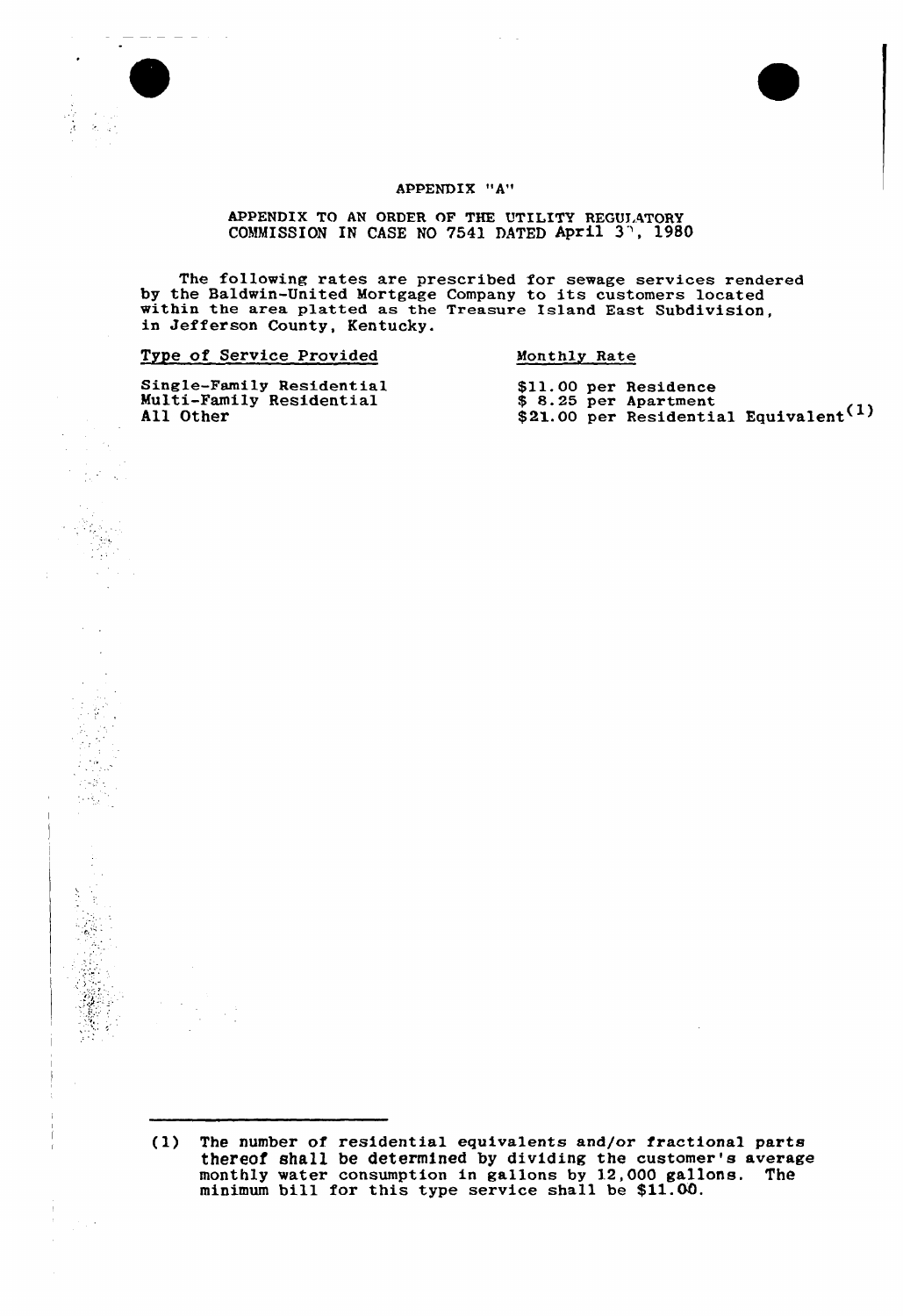### APPENDIX "B"

APPENDIX TO AN ORDER OF THE UTILITY REGULATORY COMMISSION IN CASE NO. 7S41 DATED April 3, 1980

<sup>A</sup> listing of cases and decisions that substantiate finding number 7.

(1) 28 U.S.C. s 362(c) (1976).

Dealing with the Basis to Corporations in Reorganization. It states in part that property contributed by nonstockholders to a corporation has a zero basis.

- (2) Easter v. C.I.R., 338 F.2d 968 {4th Cir. 1964). Taxpayers are not alloved to recoup, by means of depreciation deductions, an investment in depreciable assets made by a stranger.
- (3) Martigney Creek Sever Co., (Mo. Pub. Serv. Comm., Case No. 17,117) (November 26, 1971). For rate making purposes a sever company should not be allowed to treat depreciation on contributed plant as an operating expense.
- {4) Re Incline Village Gene'ral Improv. Dist., I & <sup>S</sup> 558, I & <sup>S</sup> 559, (Nev. Pub. Serv. Comm., May 14, 1970) . Where a general improvement district sought to increase water rates, the Commission could not consider depreciation expense on the district's plant because all of the plant had been contributed by members of the district.
- (5) Princess Anne Uti1ities Corp. v. Virginia ex. rel. State Corp. Commission, 179 SE 2d 714, (Va. 1971). <sup>A</sup> depreciation allowance on contributions in aid of construction was not allowed to a sever company operating in a state following the "original cost" rule in determining rate base because the company made no investment in the property, and had nothing to recover by depreciating the dontated property.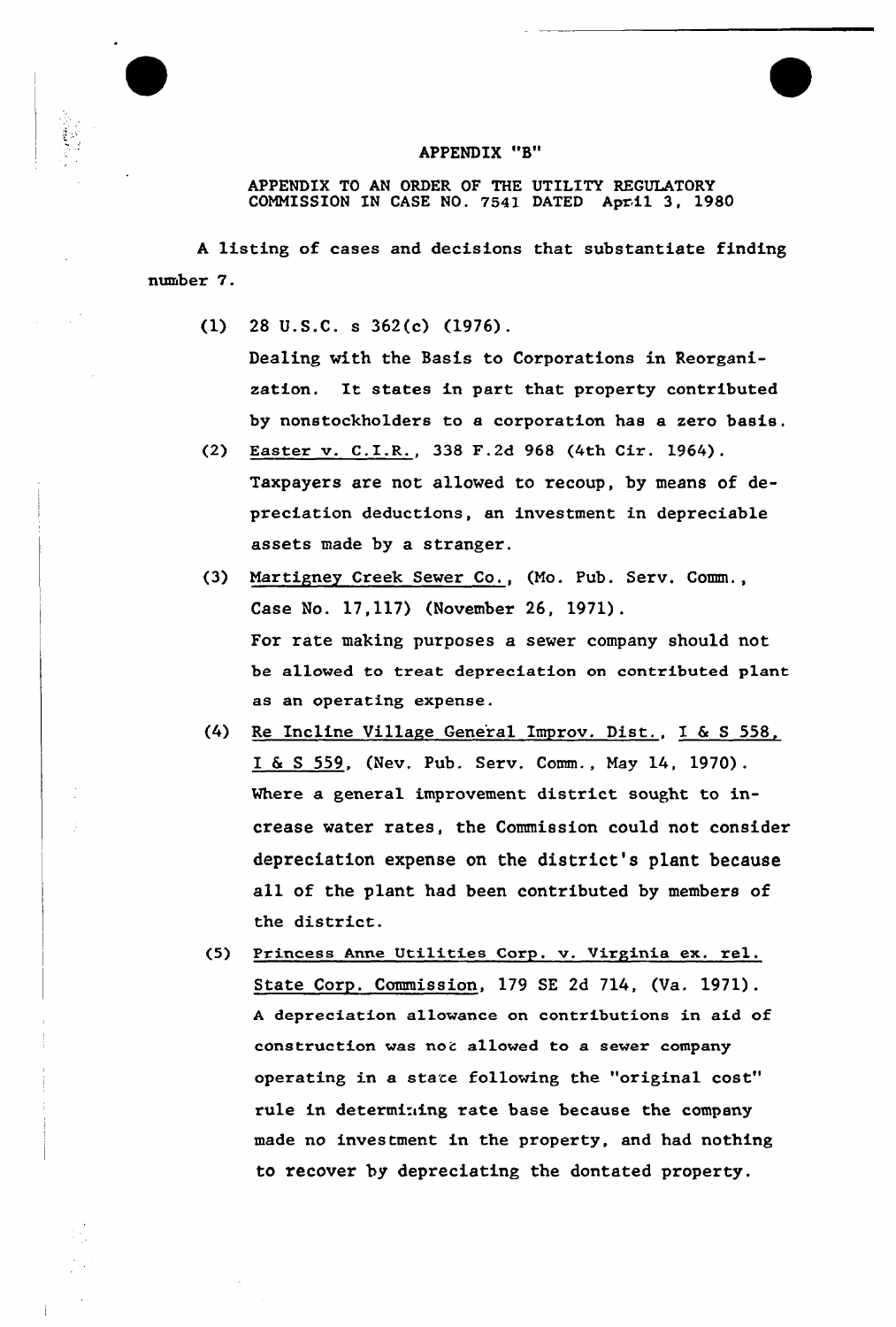

 $\ddot{\bullet}$ 

 $\ddot{\phantom{a}}$ 

 $\ddot{\phantom{a}}$ 

 $\frac{1}{\sqrt{2}}$ 

 $\mathcal{A}$ 

 $\label{eq:2} \begin{array}{l} \mathcal{F}_{\text{max}}(\mathcal{F}) \\ \mathcal{F}_{\text{max}}(\mathcal{F}) \end{array}$ 

 $\Delta$ 

 $\sim$ 

 $\frac{1}{2}$ 



# APPENDIX "C"

# APPENDIX TO AN ORDER OF THE UTILITY REGULATORY COMMISSION IN CASE NO. 7541 DATED April 3, 1980

In accordance with Finding No. 9, the following tabulation is the Commission's summary of "Test Year" and projected annual revenues and expenses for the Utility's 100,000 GPD sewage treatnevendes and expenses for the ottifity s foot, over drb sewage treat-<br>ment facilities which will serve 250 customers in Jefferson County Kentucky.

|                                                                                                                                                                                                                                                                                                                                                                                                                  | Test Year <sup>(1)</sup><br>$7/01/78 -$<br>6/30/79                                                                  | Proforma <sup>(1)</sup><br>Requested                                                                            | Proforma<br>Found<br>Reasonable                                                                                           |
|------------------------------------------------------------------------------------------------------------------------------------------------------------------------------------------------------------------------------------------------------------------------------------------------------------------------------------------------------------------------------------------------------------------|---------------------------------------------------------------------------------------------------------------------|-----------------------------------------------------------------------------------------------------------------|---------------------------------------------------------------------------------------------------------------------------|
| Capacity of System<br>Capacity in Operation<br>No. of Customers                                                                                                                                                                                                                                                                                                                                                  | 100,000 GPD<br>100,000 GPD<br>25.                                                                                   | 200,000 GPD<br>100,000 GPD<br>250                                                                               | 100,000 GPD<br>100,000 GPD<br>250                                                                                         |
| Revenues:                                                                                                                                                                                                                                                                                                                                                                                                        | 1,770<br>\$                                                                                                         | \$48,560                                                                                                        | \$33,000                                                                                                                  |
| <b>Expenses:</b>                                                                                                                                                                                                                                                                                                                                                                                                 |                                                                                                                     |                                                                                                                 |                                                                                                                           |
| 1. Management & Office<br>a) Managers salary<br>b) Bookkeeping<br>c) Office rent, light & heat<br>d) Telephone<br>e) Supplies, postage, etc.<br>2. Billing and Collecting<br>3. Sewerage Operations:<br>a) Routine O & M<br>b) Sludge hauling<br>c) Reparis and maintenance<br>d) Utilities - Electric<br>e) Utilities - Water<br>f) Chlorine & plant supplies<br>g) Health Department Fees<br>h) EPA Monitoring | $-0-$<br>$-0-$<br>$-0-$<br>$-0-$<br>$-0-$<br>$-0-$<br>1,000<br>-0-<br>1,102<br>2,265<br>1,589<br>69<br>700<br>$-0-$ | 1,200<br>960<br>1,200<br>144<br>240<br>1,755<br>8,550<br>1,020<br>2,607<br>15,000<br>2,250<br>750<br>700<br>250 | 1,200<br>960<br>1,200<br>144<br>240<br>1,755<br>$4,200^{(2)}$<br>1,020<br>2,607<br>8,000(3)<br>2,250<br>750<br>700<br>250 |
| 4. Accounting - Annual                                                                                                                                                                                                                                                                                                                                                                                           | $-0-$                                                                                                               | 400                                                                                                             | 400                                                                                                                       |
| 5. Rate Case: \$2,000/3 Yr.<br>Amortization                                                                                                                                                                                                                                                                                                                                                                      | $-0-$                                                                                                               | 667                                                                                                             | 667                                                                                                                       |
| 6. Taxes:<br>a) Income<br>b) Other                                                                                                                                                                                                                                                                                                                                                                               | 50<br>$-0-$                                                                                                         | 1,215<br>2,430                                                                                                  | 1,028(4)<br>1,000(5)                                                                                                      |
| 7. Insurance                                                                                                                                                                                                                                                                                                                                                                                                     | $-0-$                                                                                                               | 350                                                                                                             | 350                                                                                                                       |
| 8. Miscellaneous                                                                                                                                                                                                                                                                                                                                                                                                 | 12                                                                                                                  | 250                                                                                                             | 250                                                                                                                       |
| <b>Total Expenses</b><br>Net Income                                                                                                                                                                                                                                                                                                                                                                              | 6,787<br>(S<br>5,017)                                                                                               | \$43,271<br>\$<br>5,289                                                                                         | \$28,971<br>S<br>4,029                                                                                                    |